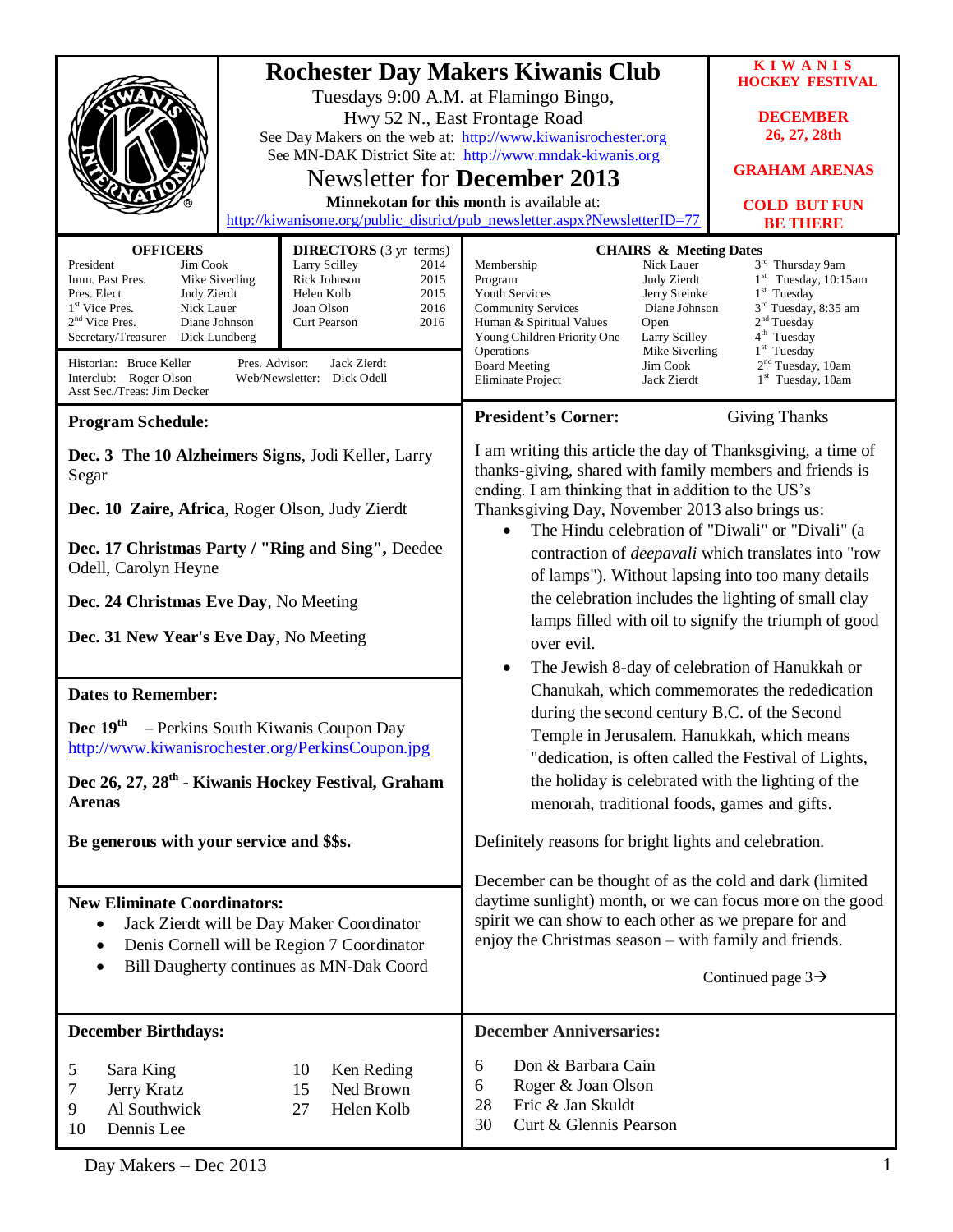#### **Secretary/Treasurer's Report – Nov 2013**

| <b>Bank Balance 10/31/13:</b>  | \$13,167.87  |  |
|--------------------------------|--------------|--|
| <b>Administrative Account:</b> | \$11,176.03  |  |
| Service Account:               | \$1,400.43   |  |
| Bike Repair:                   | 163.51<br>£. |  |
| <b>K-Family Funds</b>          | 427.90<br>S. |  |

**Day Makers on leave:** Chuck Barclay, Don Cain, Herb Erickson, Ron King, Sara King

**October Service Hour Statistics:** 760 hours by 46 members, 52% Participation.

## **November 8, 2013 Board Meeting Summary:**

The club needs to be ready to move to a new meeting location by March of 2014 (was January 1). Possibilities are 1) Homestead Methodist Church, which is currently meeting at the old House of Bounce, and will be building a new facility which we could then move to. 2) University of MN Rochester Downtown. 3) Elks Club, 4) Eagles Club.

Jack and his search committee (Jim Cook, Helen Kolb, Dick Odell) have taken the University of MN off of their list because of parking issues. Flamingo Bingo is moving to the Elks Club and is inviting us to move with them. The arrangement with the Senior Center would not change, only the location. A final decision has not been made.

The Rochester Sun Risers Kiwanis club is considering sponsorship of the John Marshall Key Club. Since they are currently taking fifty percent of the financial responsibility for our Century Key Club, we would lose their support. The Day Maker budget will need to be revised to handle this additional expense, currently budgeted at \$3,500 with the Sun Risers picking up half (\$1,750). The Rochester Golden K club will be contacted to see if they can cover part of expenses for the Century Key Club.

The board approved allowing the offering for "goodies", for a free will donation, at some of our regular meetings, with proceeds going to our Service Account. The board approved using funds in the K-Family account for Community Service projects.

Continued Next Column  $\rightarrow$ 

**Kiwanis Mission Statement:**

**Kiwanis is a global organization of volunteers dedicated to changing the world one child and one community at a time.**

## **Sec/Treasureer's Report:** continued

## **COMMITTEE REPORTS**

**Membership –** The committee is looking to replace the members we have lost in October.

**Community Service –** The committee will have a meeting next week.

**Program-** The committee is planning our annual Christmas party meeting. The bell ringers will be back!

**Operations-** Payment for 88 members has been submitted (in November) to Kiwanis International for the 2013/2014 Kiwanis year: International Dues: \$3,486, Kiwanis Magazine: \$624, Liability Insurance: \$1,056, MN/Dak District Dues: \$2,640. Also submitted, our clubs annual gift to the Kiwanis International Foundation: \$528 (\$6 per member).

**Human & Spiritual Values-** Thinking of You cards are being sent to those we notice are missing meetings and not on leave. Sympathy cards are being sent when appropriate. If members want something announced at a meeting and/or via e-mail please let one of the committee know, otherwise we will keep these things confidential.

**Early Childhood Development-** The last of the book program books are going to Head Start at Harriet Bishop.

**Youth Services-** The Harriet Bishop PTA has reimbursed the club for their K Kids registration fee (\$250). UOM Rochester has paid the registration fee (\$450) for the Circle K Club there.

**ELIMINATE**- October funds submitted to Eliminate: Silent Auction- Salt Can \$176.84. Total: \$176.84. Progress announcements to the club will emphasize lives saved rather than dollars given. The MN/Dak District has a year end goal of \$1 Million. To date, the MN/Dak District has given sufficient funds to save the country of Guinea from MNT.

## **Richard Lundberg,** Secy/Treasurer

# **KI Convention Theme: What More Can I Do?**

Let us remember the number of lives we intend to do with our Model Club Pledge, i.e. save 39,000 mothers and babies with our club MNT Eliminate project. As we enter our 3rd year of our 5 year pledge we need to stay focused on the remaining 26,200 babies and their mothers, who are still counting on our commitment.

So please answer for yourself, "What More Can I Do?"

Dick Odell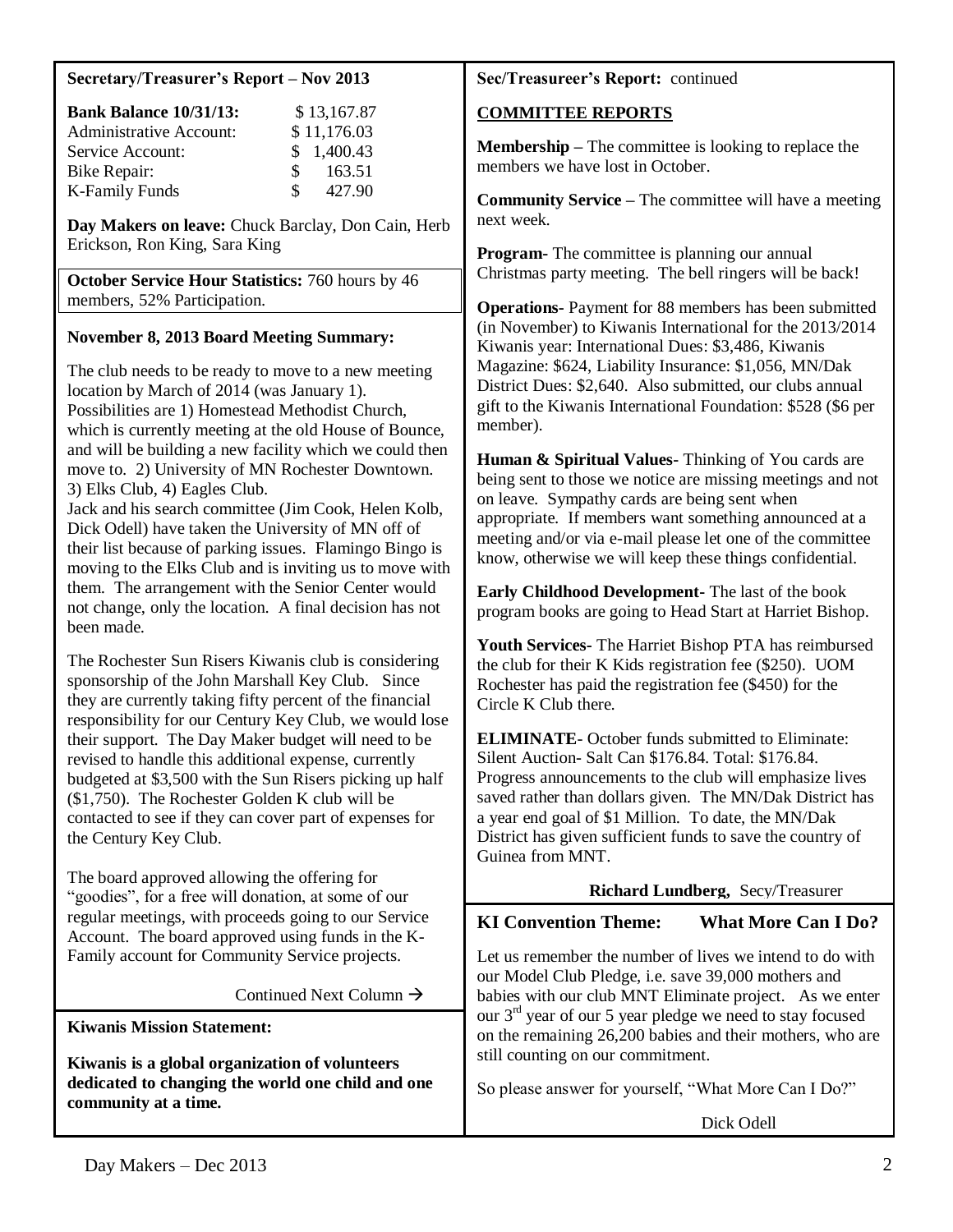#### **Kiwanis Silent Auction:**

The Day Makers Annual Dinner Silent Auction offered a dinner for 8 at the VanLaningham's. As you can see from the photo, Ella and Glenn put on a fantastic dinner event for the auction winners.



The Mortons, Deckers, Mullenbachs and the Odells enjoyed a gourmet quality dinner and several fine wines. The evening closed out with a fabulous dessert and lively fellowship. Funds raised went to Eliminate.

Many thanks to Ella and Glenn for their hospitality and generosity.

**Dick Odell**

#### **What More Can I Do?**

Rumor has it that another previous Hixson Fellowship awardee has answered the very personal question, "What more can I do?" Their answer was…a Zeller, please!

This is really exciting as a Zeller Fellowship means that another 690 mothers and their babies will have a chance at life by avoiding contracting the deadly maternal / neonatal tetanus disease.

We will celebrate this new Zeller Fellowship in the January newsletter after the appropriate club announcement and photo opportunities are completed.

These Fellowships should be celebrated by the entire club as other Day Makers Club members assist with matching funds from our various club fund raising projects.

Therefore, congratulations to the entire club on all future Zeller or Hixson Fellowships (designated Eliminate).

**Dick Odell**

#### **President's Corner:** (Continued from page 1)

While acknowledging there could be bad times for some of us during the rest of 2013, I also know that many of us will celebrate the Christmas season. Even doing this, we, as Kiwanians dedicated to changing the world one child and one community at a time, will still find time to be of service to others during this November end through December period. This can include participating in the special Festival of the Trees, Salvation Army bell ringing, and Christmas Anonymous volunteer opportunities, as well as continuing service activities within Community Food Response, Channel One, Meals on Wheels, K-Kids, and improving child reading skills.

A good opportunity for us, including our spouses and guests, to celebrate is coming up at our December  $17<sup>th</sup>$ Christmas party – with some good food, drink and "ringing music" planned. This party will be our last meeting of 2013 as we will not be meeting Christmas Eve (December 24) or New Year's Eve (December 31).

Enjoy your December activities (while keeping an eye out for possible new members) as we give thanks and celebrate, while being of service to one another.

**Jim Cook,** President

# Think Eliminate MNT: moms + Sabies = Love

"It Starts with You"….

Through [The Eliminate Project,](http://sites.kiwanis.org/Kiwanis/en/theELIMINATEproject/home.aspx) the Kiwanis family will save or protect more than 61 million women and their future newborns from the devastating effects of maternal and neonatal tetanus.

Check out the latest video on the Eliminate Project at: [http://www.kiwanis.org/kiwanisone/about-us/news](http://www.kiwanis.org/kiwanisone/about-us/news-blog/kiwanisone-blog/2013/11/27/check-out-the-new-it-starts-with-you-video)[blog/kiwanisone-blog/2013/11/27/check-out-the-new-it](http://www.kiwanis.org/kiwanisone/about-us/news-blog/kiwanisone-blog/2013/11/27/check-out-the-new-it-starts-with-you-video)[starts-with-you-video](http://www.kiwanis.org/kiwanisone/about-us/news-blog/kiwanisone-blog/2013/11/27/check-out-the-new-it-starts-with-you-video)

**Because You Asked:** What is Service Leadership?

Check out KiwanisOne web site for definition and objectives for Service Leadership at:

[http://www.kiwanis.org/kiwanisone/youth-students](http://www.kiwanis.org/kiwanisone/youth-students-special-programs/what-s-service-leadership-#.Upkde3bnbs0)[special-programs/what-s-service-leadership-](http://www.kiwanis.org/kiwanisone/youth-students-special-programs/what-s-service-leadership-#.Upkde3bnbs0) [#.Upkde3bnbs0](http://www.kiwanis.org/kiwanisone/youth-students-special-programs/what-s-service-leadership-#.Upkde3bnbs0)

Dick Odell